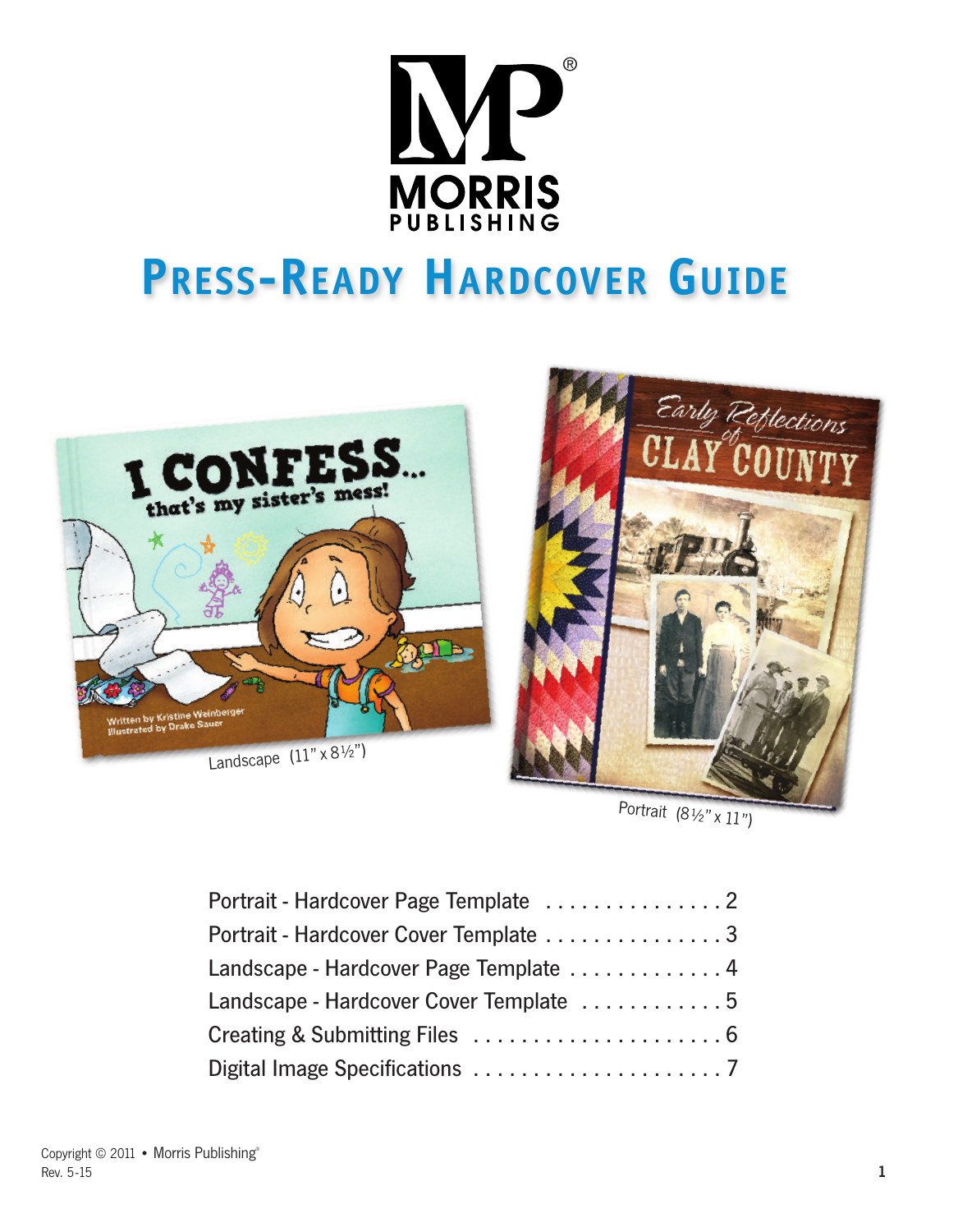C) Size with Bleed (Trim size + 0.125" bleed all sides) 8.75" x 11.25"

.5"

.75" binding edge

.5"

B) Safe Image Area (7.25" x 10")



# Portrait - Hardcover Page Template

Use these guidelines for interior pages in the portrait orientation (8½" wide x 11" tall).

### A) Trim Size (8.5" x 11")

This is the final size of your pages after trimming takes place. Make sure important elements (i.e., text, faces, artwork, etc.) are not too close to the edges. See Safe Area below.

### B) Safe Area (Trim size minus the margin allowance =  $7.25'' \times 10''$

This area, shown as the inner white rectangle, is the safe area. Art and text within this area are far enough from the edges to not be affected by trimming or binding. See the template below.

### C) Size with Bleed (Trim size + 0.125" bleed on all sides = 8.75" x 11.25")

If you want your pages to bleed (color/artwork go all the way to the edges), the artwork must extend 1/8" beyond the trim size on each side.

Note: Always allow .75" margin on the binding edge of your page. Elements on your page may not appear centered if you do not allow for extra space near the binding edge.

**Digital Files:** See p. 6-7 for additional information.



Pages should be created 1-up without crop marks. A facing page spread is shown to explain margins needed for the binding edge.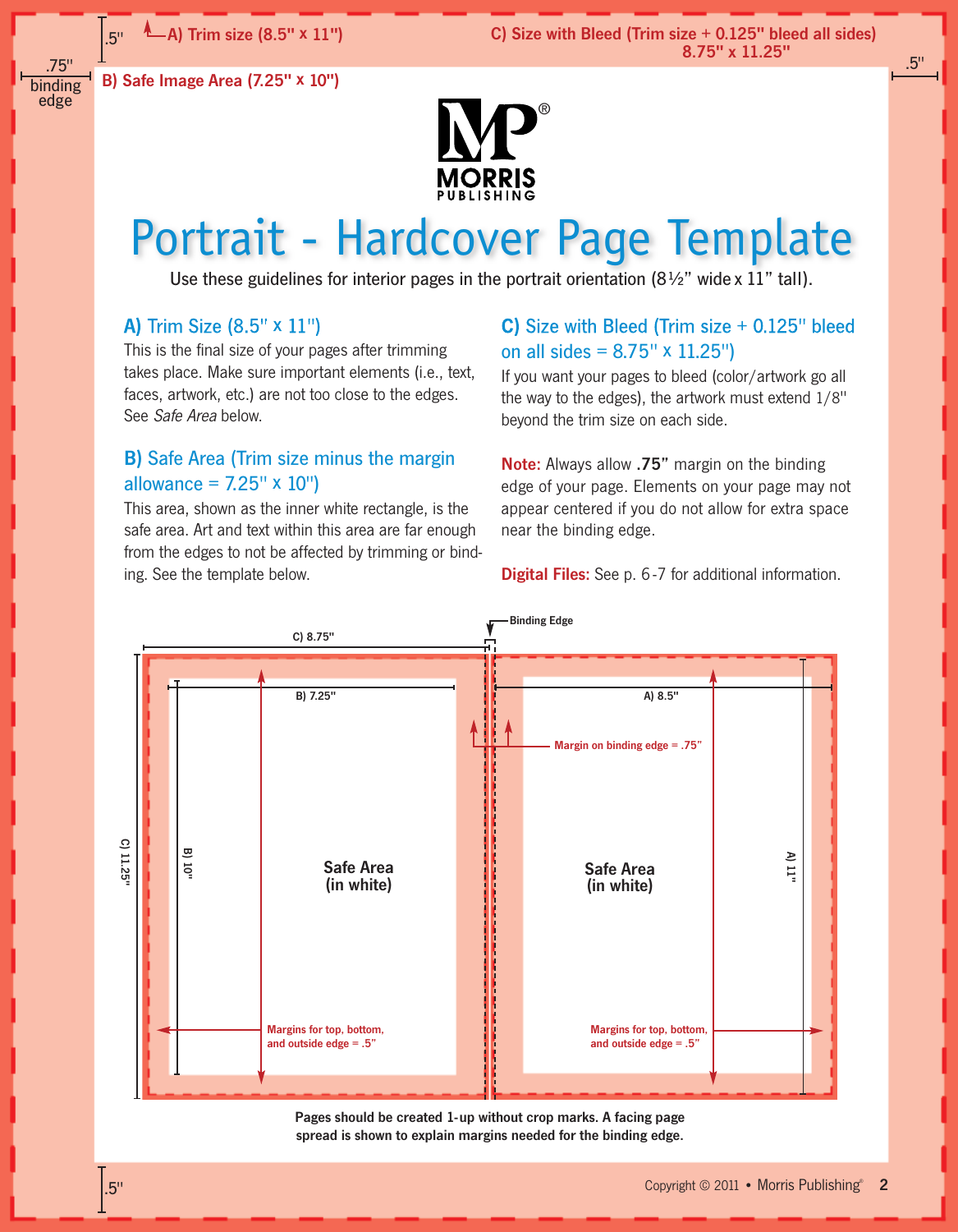

# Portrait - Hardcover Cover Template

Use these guidelines for a cover in the portrait orientation  $(8\frac{1}{2})^n$  wide x 11" tall).

# A) Final Size (18.063" x 11.375")

This is the final size of your cover. Make sure important elements (i.e., text, faces, artwork, etc.) are not too close to the edges or the spine. See Safe Area below.

# B) Safe Area (Final Size minus .5" margin on each  $side = 17.063'' \times 10.375'$

The two inner white rectangles are the safe areas. Art and text within these areas are far enough from the spine and the edges to not be affected. When considering the .5" margins for top, bottom, and outside and the 1.375" area needed near the spine, the *Safe Areas* for the front and back cover are each 7.844" x 10.375". See the template below.

# C) Size with Bleed (Final Size + 0.75" bleed on all sides = 19.563" x 12.875")

If you want your cover to bleed (color/artwork go all the way to the edges), the artwork must extend 3/4" beyond the final size on each side. Artwork may also bleed into the spine area, but if you want wording on the spine, please keep artwork in this area to a minimum so spine text will read easily.

D) Spine Text: Center text in the gray area as shown (.375" wide x 10.375" tall). Do **NOT** use the entire .375" width for text or it will be too close to edges. Face spine wording in the direction shown and use ALL CAPS. We can also set spine text for you. Just let us know what you want for wording.

**Digital Files:** See p. 6-7 for additional information.



\* If the book requires a bar code. See page 6 for more information.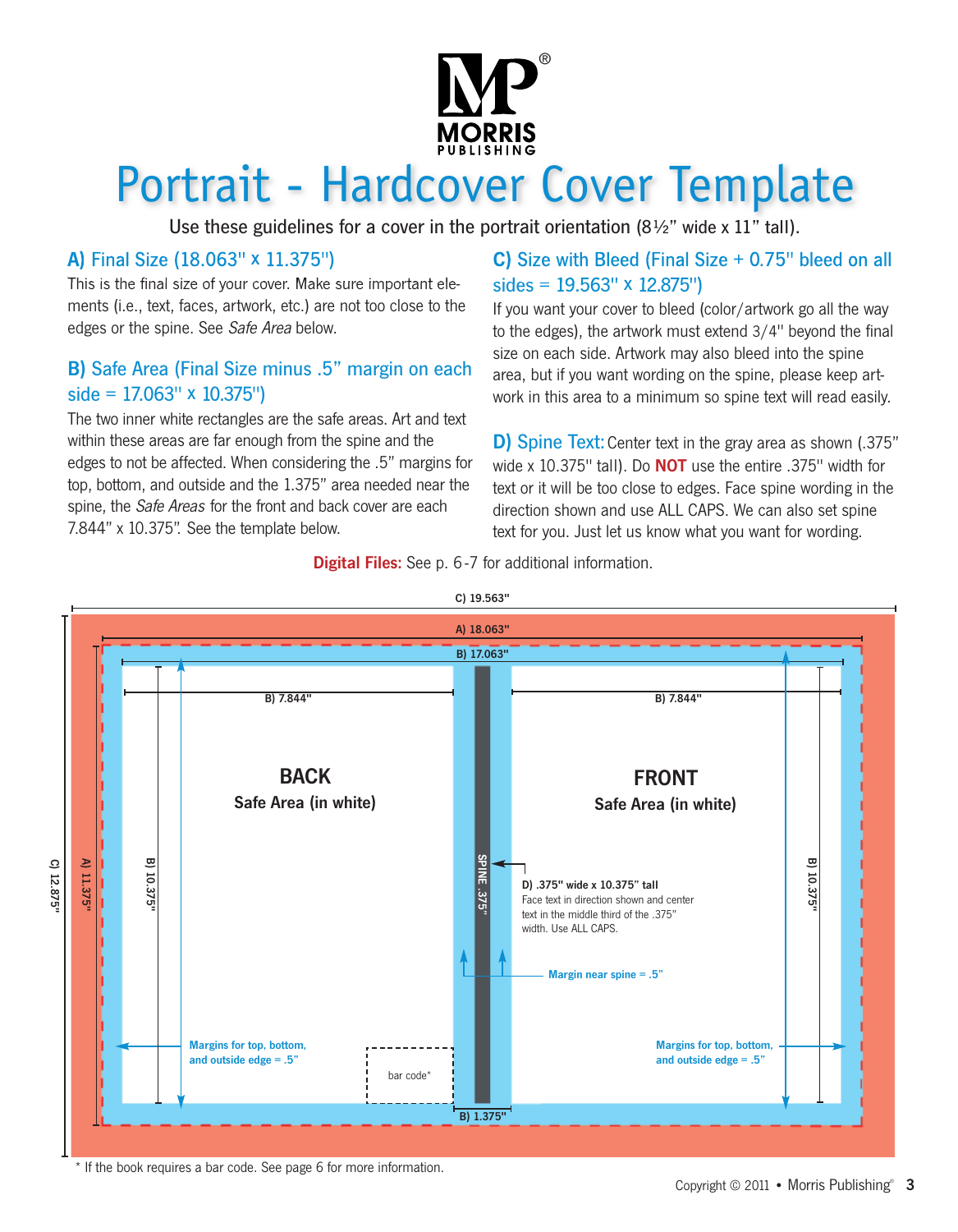$\overline{5}$ 

.75"

binding edge

.5"

B) Safe Image Area (10" x 7.25") B) Safe Image Area (10" x 7.25")



®

# Landscape - Hardcover Page Template Landscape - Hardcover Page Template

Use these guidelines for interior pages in the landscape orientation (11" wide x 8½" tall). Use these guidelines for interior pages in the landscape orientation (11" wide x  $8\frac{1}{2}$ " tall)

# A) Trim Size (11" x 8.5") A) Trim Size  $(11" \times 8.5")$

mportant elements (i.e., text, faces, artwork, etc.) are not too close to the important elements (i.e., text, faces, artwork, etc.) are not too close to the This is the final size of your pages after trimming takes place. Make sure This is the final size of your pages after trimming takes place. Make sure edges. See Safe Area below. edges. See Safe Area below.

# B) Safe Area (Trim size minus margin allowance = 9.75" x 7.5") B) Safe Area (Trim size minus margin allowance = 9.75" x 7.5") This area, shown as the inner white rectangle, is the safe area. Art and This area, shown as the inner white rectangle, is the safe area. Art and

text within this area are far enough from the edges to not be affected by text within this area are far enough from the edges to not be affected by trimming or binding. See the template below. trimming or binding. See the template below.

# C) Size with Bleed (Trim size  $+$  0.125" bleed on all sides  $=$ C) Size with Bleed (Trim size + 0.125" bleed on all sides =  $11.25'' \times 8.75'$ 11.25" x 8.75")

edges), the artwork must extend 1/8" beyond the trim size on each side. edges), the artwork must extend 1/8" beyond the trim size on each side. If you want your pages to bleed (color/artwork go all the way to the If you want your pages to bleed (color/artwork go all the way to the

Elements on your page may not appear centered if you do not allow Elements on your page may not appear centered if you do not allow Note: Always allow .75" margin on the binding edge of your page. Note: Always allow .75" margin on the binding edge of your page. for extra space near the binding edge. for extra space near the binding edge.

Digital Files: See p. 6-7 for additional information. Digital Files: See p. 6 -7 for additional information.



.5"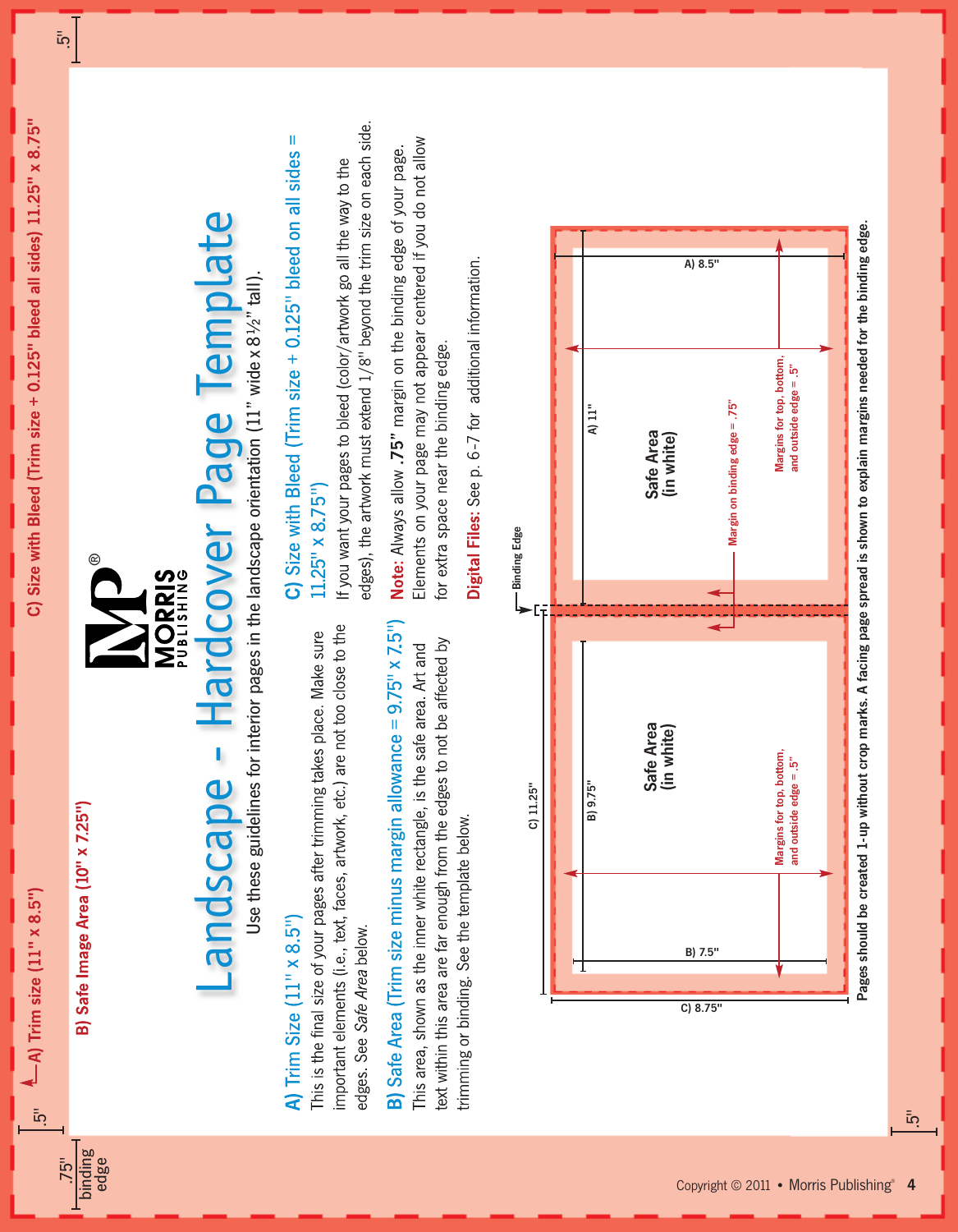

# Landscape - Hardcover Cover Template Landscape - Hardcover Cover Template

Use these guidelines for a cover in the landscape orientation (11" wide x 81/2" tall). Use these guidelines for a cover in the landscape orientation (11" wide x 8½" tall).

# A) Final Size (23.125" x 8.875") A) Final Size (23.125" x 8.875")

This is the final cover size. Make sure important elements (i.e., text, faces, art-This is the final cover size. Make sure important elements (i.e., text, faces, artwork, etc.) are not too close to the edges or the spine. See Safe Area below. work, etc.) are not too close to the edges or the spine. See Safe Area below.

# B) Safe Area (Final Size minus .5" margin on each side = B) Safe Area (Final Size minus .5" margin on each side = 22.125" x 7.875") 22.125" x 7.875")

are far enough from the spine and the edges to not be affected. When considering the .5" margins for top, bottom, and outside and the 1.375" area needed near the spine, the Safe Areas for the front and back cover are each 10.375" x 7.875". See are far enough from the spine and the edges to not be affected. When considering the .5" margins for top, bottom, and outside and the 1.375" area needed near the spine, the Safe Areas for the front and back cover are each 10.375" x 7.875". See The two inner white rectangles are the safe areas. Art and text within these areas The two inner white rectangles are the safe areas. Art and text within these areas the template below. the template below.

# Ш  $C$ ) Size with Bleed (Final size  $+0.75$ " bleed on all sides  $=$ C) Size with Bleed (Final size + 0.75" bleed on all sides  $24.625'' \times 10.375'$ 24.625" x 10.375")

bleed into the spine area, but if you want wording on the spine, please keep artbleed into the spine area, but if you want wording on the spine, please keep artartwork must extend 3/4" beyond the final size on each side. Artwork may also artwork must extend 3/4" beyond the final size on each side. Artwork may also If you want your cover to bleed (color/artwork go all the way to the edges), the If you want your cover to bleed (color/artwork go all the way to the edges), the work in this area to a minimum so spine text will read easily. work in this area to a minimum so spine text will read easily. D) Spine Text: Center text in the gray area as shown (.375" wide x 7.875" tall). D) Spine Text: Center text in the gray area as shown (.375" wide x 7.875" tall). Do NOT use the entire .375" width for text or it will be too close to edges. Face spine wording in the direction shown and use ALL CAPS. We can also set spine Do NOT use the entire .375" width for text or it will be too close to edges. Face spine wording in the direction shown and use ALL CAPS. We can also set spine ext for you. Just let us know what you want for wording. text for you. Just let us know what you want for wording.



Digital Files: See p. 6-7 for additional information. Digital Files: See p. 6 -7 for additional information.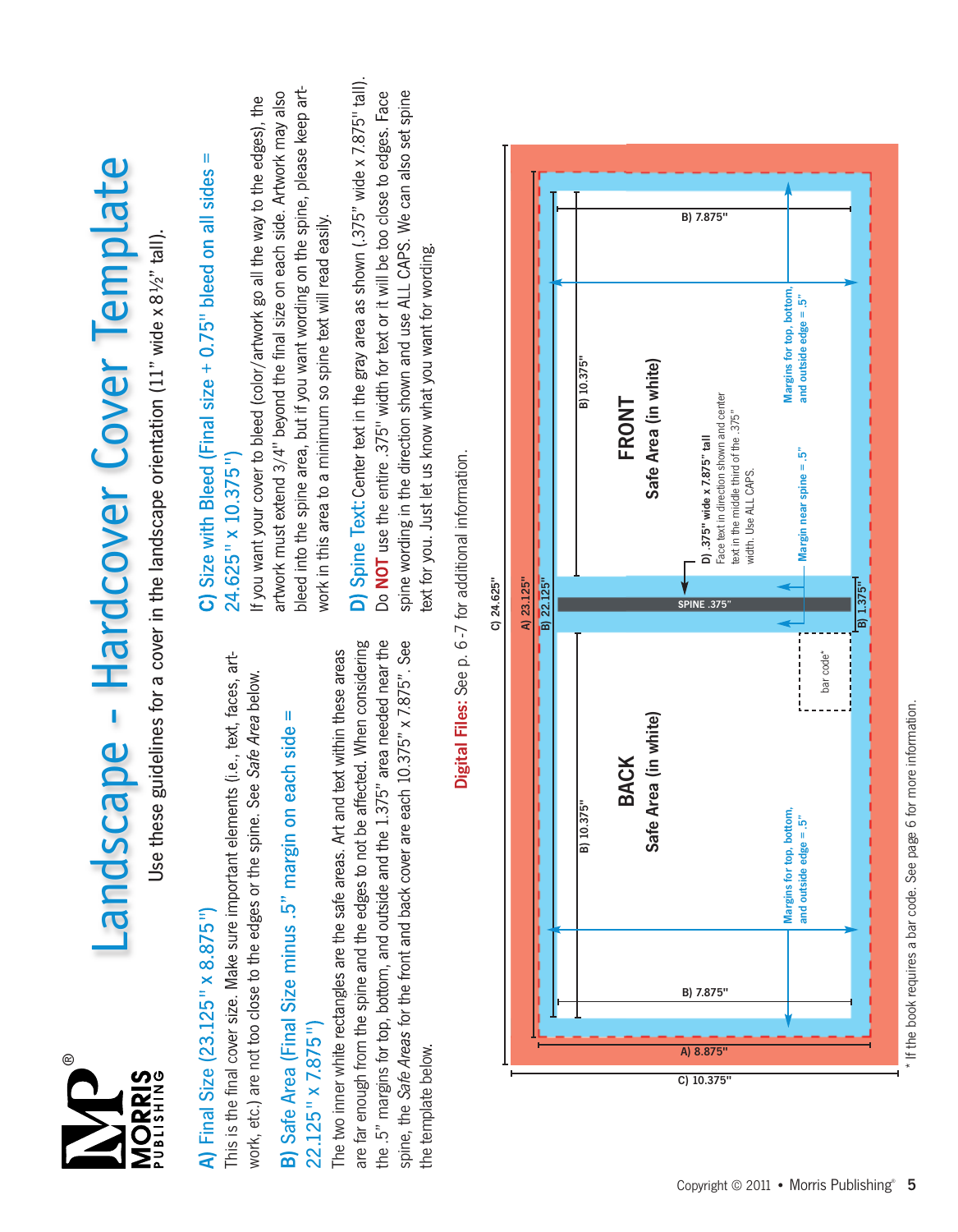

# Creating & Submitting Files

# Press-Ready Material

Cover and all pages must be furnished as press-ready PDF files. Press-ready material is already set in type with no additional typesetting or alterations needed. Material is ready to print and will print the way it appears on your computer. Print quality is determined by the quality of press-ready material.

### Required Material

It does not matter what software is used to create your pages or cover (InDesign.® Microsoft Publisher.® OuarkXPress.® or other layout programs). What is important is that pages and cover are built using the correct template, margins, and specifications. Once you are done, we will require that your pages and cover are converted into PDF files.

Once you submit your PDF files, please send a matching printout of the cover and pages, payment, and the Hardcover Order Form. We will not begin processing your book order until we receive all necessary items. Note: The printouts will only be used to verify content, not color. Home office color printers and monitors are not reliable for color accuracy since they are not calibrated to our printing equipment.

### Formatting Pages & Cover

- Portrait page template and specifications see p. 2.
- Portrait cover template and specifications see p. 3.
- Landscape page template and specifications see. p. 4.
- Landscape cover template and specifications see. p. 5.

# Bar Code

If the book requires a bar code, it must be centered in a white box measuring 2.375" x 1.375". It can be placed anywhere on the bottom of the back cover, inside the safe area. Do not place any text below the bar code. We recommend you place the bar code near the spine. See our cover templates. If you need assistance, Morris Publishing ® can create a bar code and place it on your back cover. Provide us your ISBN and reserve space for the bar code. To purchase an ISBN, visit www.myidentifiers.com and complete the application.

# Using Black Type & Color

If your text is to be black, please use only 100% black and set text to overprint. Do not use registration black or any other CMYK black formula.

Your pages and cover will be printed in CMYK mode (cyan, magenta, yellow, and black), which is standard for full-color printing. If you furnish files in RGB mode (red, green, and blue), which is standard for video colors, files will be converted to CMYK. This may affect your final printed colors, especially for brighter colors.

### Printer Notice

It is a book publishing industry standard to list the printer and origin of country. Please include "Printed in the USA by Morris Publishing® Kearney, NE" and "www.morrispublishing.com" on the title page or copyright page. If you prefer, simply leave space on one of these pages, and we will insert this content on the page for you.

### Creating a PDF & Uploading Files

- All pages of the book must be in ONE file. Do not place each page or chapter in a separate file. If pages or chapters are separate, combine them into one document before creating your PDF and uploading the file. Note: Keep pages 1-up and not as printer spreads. Your cover should be a separate file since size requirements are different.
- Your document file names should be associated with the book title in some way.
- Make sure all artwork and photos are linked before creating a PDF and uploading your files. Broken links affect the quality of the PDF.
- If you are managing your computer fonts with an application such as Extensis Suitcase®, be sure all fonts used in your document are opened when the PDF is created or the file is uploaded. Otherwise, fonts will default with undesired results.
- Fonts in art files may need to be converted to outlines in the application in which they were created. Otherwise, fonts will default with undesired results.
- Go to www.morrispublishing.com and click on "Upload" Files" found at the top of our web site's home page. Just follow our simple step-by-step instructions to send your cover and page files.
- If you are unable to create a PDF of your pages and cover, our system will automatically convert your files into a PDF asthey are uploaded (few exceptions with certain software).
- Once your file is uploaded, you will be able to preview it and check for possible font substitutions and errors. If your file is accurate, you will be able to approve it.
- If pages and cover are incorrectly made and require adjustments, a \$40/hour charge may apply.

### Free Proof

You will receive a free proof to review and approve before we print your books. Any changes made to your proof may incur charges. Visit our web site for proof correction charges. Return the proof promptly to avoid delays.